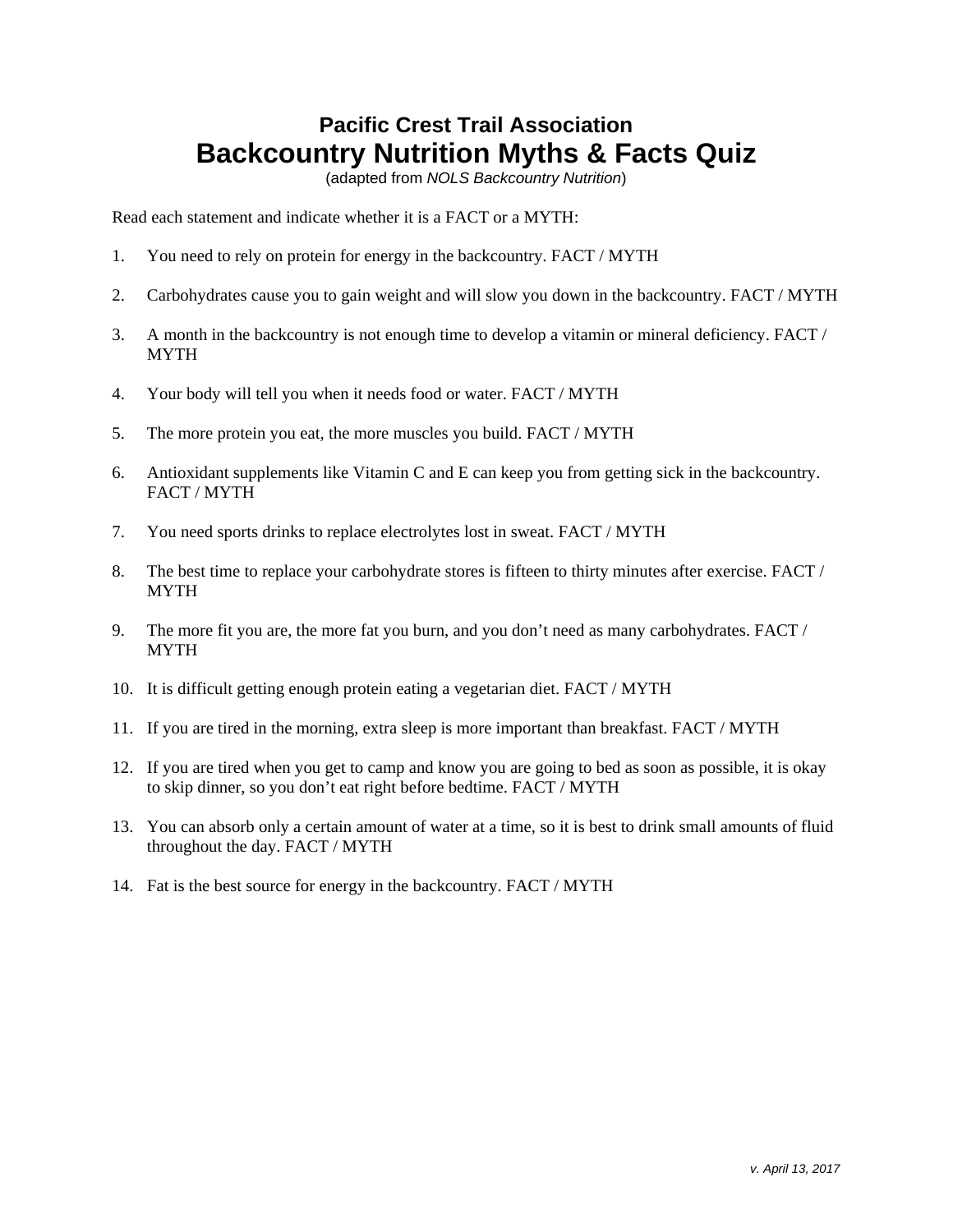## **Pacific Crest Trail Association Backcountry Nutrition Myths & Facts Answer Key**

(adapted from *NOLS Backcountry Nutrition*)

- 1. **MYTH.** You may need some protein for energy at the end of a long, strenuous day, but protein should not be your primary source of energy in the backcountry. Once your muscle glycogen (stored carbohydrate) is gone, your body may break down muscle protein for up to 15% of the energy you need, but this process is slow and inefficient. Because protein has many important functions that carbohydrate and fat cannot do, relying on protein for energy is not a good idea.
- 2. **MYTH.** Carbohydrates are your brain's preferred fuel source and the most efficient, readily available energy when you're working hard or traveling in a hot, cold, or high-altitude environment. Any food you eat in excess of your needs-whether it is high in carbohydrate, protein or fat-will be stored as fat. Relying on fat and protein to fuel your brain and working muscles in place of carbohydrate will cause you to slow down in the backcountry (or the frontcountry!).
- 3. **FACT** (if you go into the backcountry well-nourished and take precautions in situations that lead to excessive sweat losses). Some of the water-soluble vitamins that your body doesn't store in large amounts, such as many of the B vitamins and vitamin C, do need to be supplied as you go along. It is possible (at least in theory) to get less than an optimal amount of these vitamins, which could affect your health and performance. However, if you eat a varied diet that includes enough calories, it is unlikely that you will develop a full blown vitamin or mineral deficiency in a month or even a couple of months. One exception is a deficiency of minerals that act as electrolytes (particularly sodium and potassium) that can be lost in sweat while exercising in the backcountry.
- 4. **MYTH.** It is counterintuitive that there are times when your body does not tell you what it needs, but this is the reality of certain backcountry environments and situations. By the time you are thirsty when exercising, you are already dehydrated. At high altitude, in hot environments, and during strenuous exercise, your appetite may be suppressed. If you are going into an environment or facing a strenuous day, you may need to schedule feedings rather than rely on your body to tell you what it needs. You also need to drink periodically without regard to thirst while you are in the backcountry.
- 5. **MYTH.** This nutrition myth just won't go away. You do need enough protein to build new muscles, but extra protein does not mean new muscle. Building muscle requires exercise that stresses the muscle and enough protein to support the process of building muscle. Your body does not store protein, per se, and extra protein is stored as fat, just like extra carbohydrate and fat.
- 6. **MYTH.** Antioxidant nutrients like vitamins C and E do play an important role in your immune system function, but there is not compelling evidence that supplements of these vitamins will keep you from getting sick. Vitamin C has been linked to a slightly shorter duration for colds but not to preventing them. Eating a variety of plant foods (dried fruit, vegetables, nuts, seeds, legumes, and grains) that contain these and other antioxidant compounds, along with good backcountry hygiene and safe food handling are the best strategy for staying well in the backcountry.
- 7. **MYTH.** If your backcountry adventure involves exercise in extreme climates that generate a lot of sweating, then replacing electrolytes is important. This can be done by consciously including sodium (salt) in your meals and snacks throughout the day and alternating plain water with some kind of drink mix. If you don't have a sports drink that specifically includes electrolytes, you can add some salt to a regular drink mix that already has some carbohydrate (sugar). You do not need a special sports drink.